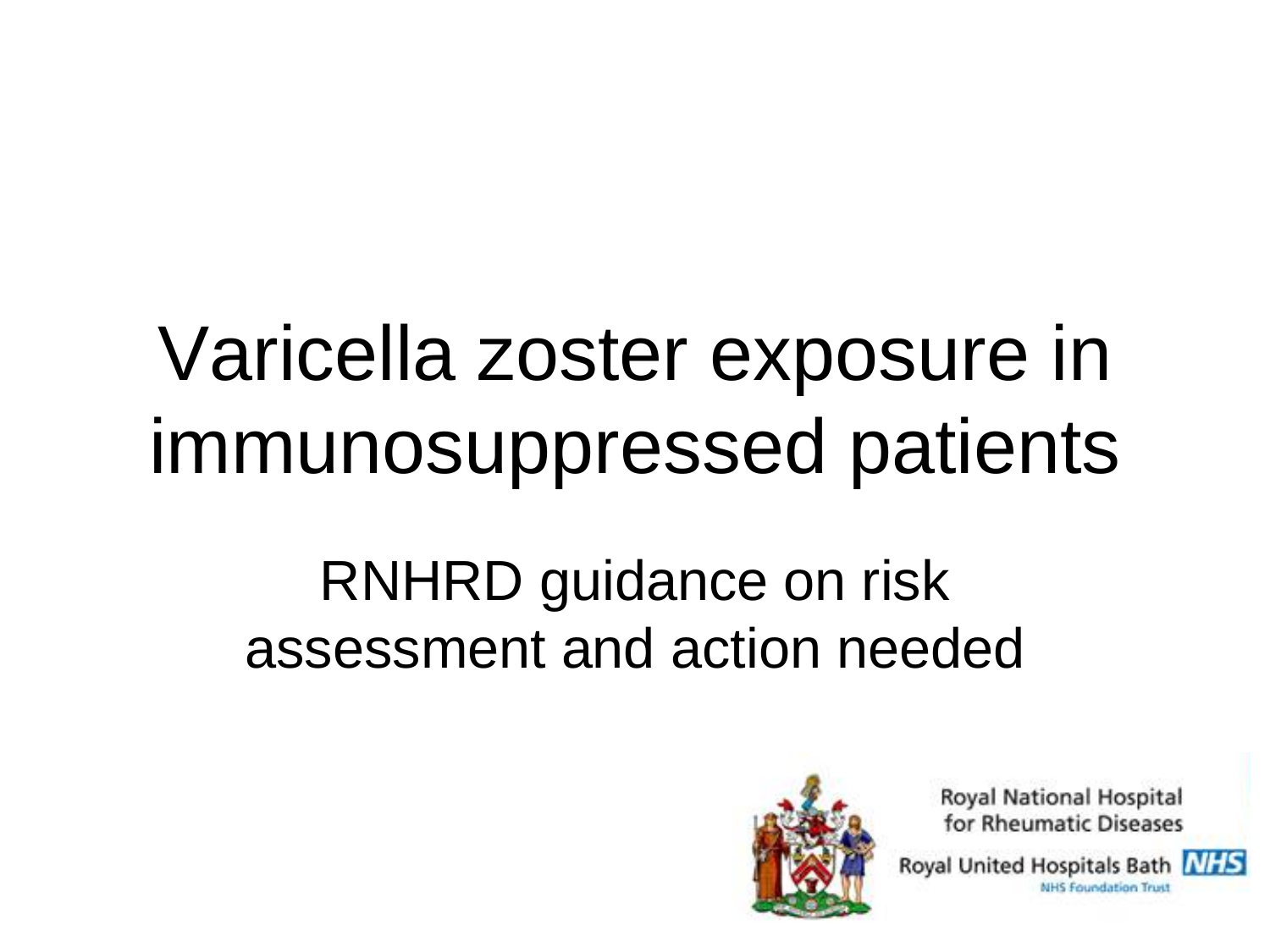### **Immunosuppressive risk of varicella zoster infection with different medications, inferred from guidance from PHE**

| <b>Low Risk</b>                                                     | <b>Intermediate risk (PHE</b><br>group A)                                                                                              | <b>High risk (PHE group B)</b>                                                  |
|---------------------------------------------------------------------|----------------------------------------------------------------------------------------------------------------------------------------|---------------------------------------------------------------------------------|
| Prednisolone (at lower dose)<br>than PHE group A)<br>MTX <25mg/week | Any of the following in the<br>last 3 months:<br>Prednisolone $>$ 40mg/day for $>$<br>1 week or $>20$ mg for $>2$ weeks<br>or IM depot | Any of the following in the<br>last 6 months:<br><b>CYC</b><br><b>Biologics</b> |
| AZA <3mg/kg/day<br><b>SSZ</b>                                       | MTX > 25mg/week<br>AZA > 3mg/kg/day                                                                                                    | Ciclosporin<br><b>LEF</b>                                                       |
| <b>HCQ</b>                                                          | MCP 1.5mg/kg/day                                                                                                                       | <b>MMF</b>                                                                      |
|                                                                     |                                                                                                                                        | DMARD combination therapy<br>except with HCQ only                               |

From: Managing varicella zoster virus contact and infection in patients on anti-rheumatic therapy Rheumatology (Oxford). 2017;57(4):596-605. doi:10.1093/rheumatology/kex189 Rheumatology (Oxford) | © The Author(s) 2017. Published by Oxford University Press on behalf of the British Society for Rheumatology. All rights reserved. For Permissions, please email: journals.permissions@oup.comThis article is published and distributed under the terms of the Oxford University Press, Standard Journals Publication Model ([https://academic.oup.com/journals/pages/about\\_us/legal/notices](https://academic.oup.com/journals/pages/about_us/legal/notices))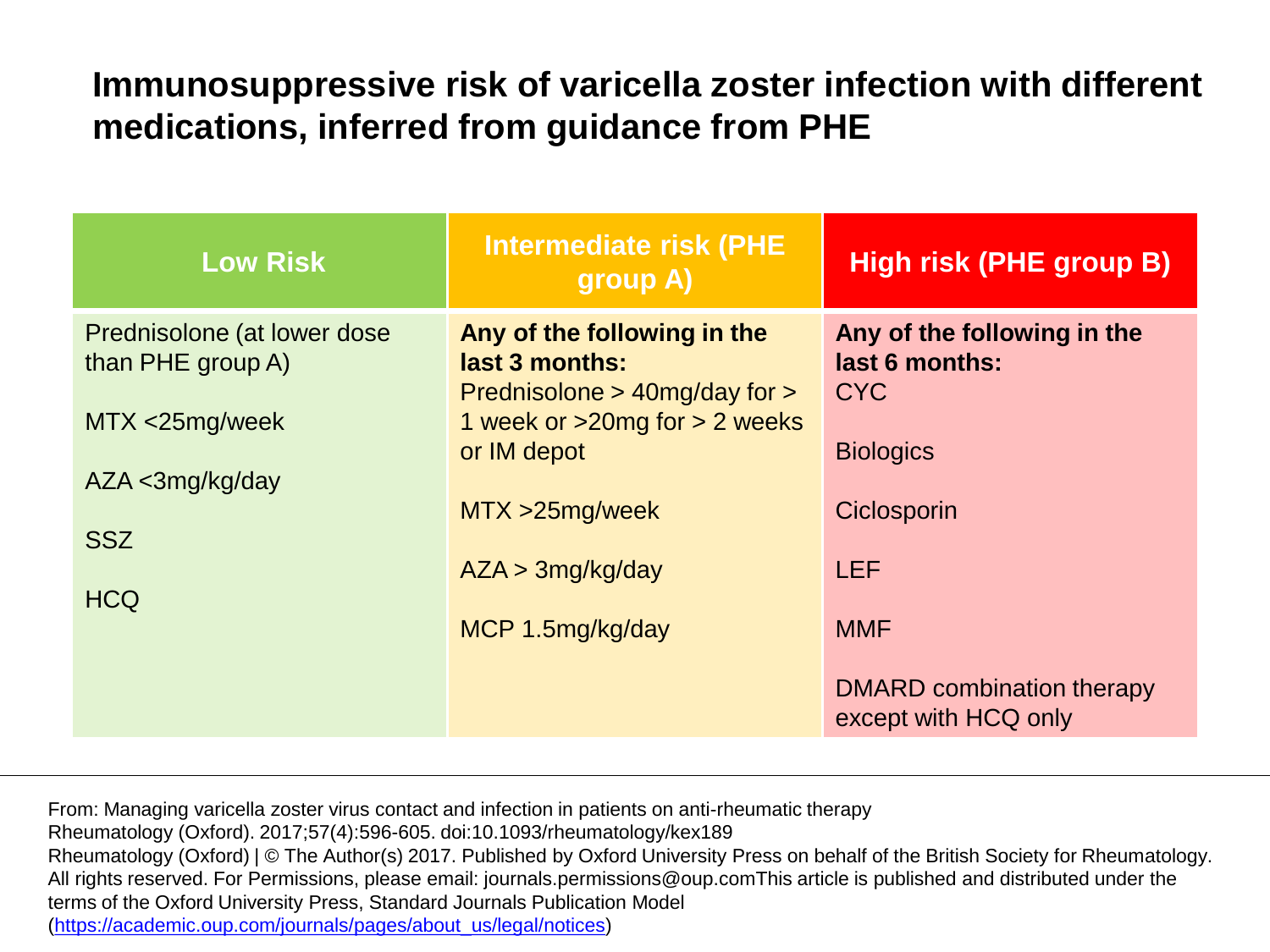

### **Algorithm for approach following reported contact with varicella zoster virus in an immunosuppressed patient**

Derived from PHE guidance for issuing VZIG (October 2016). a) face to face or > 15 min in same room with any patient with chickenpox or exposed lesions (e.g. zoster ophthalmicus) or contact with an immunosuppressed patient with covered zoster.

b) See previous slide

c) History of chickenpox or shingles or varicella/shingles vaccination or prior serological evidence of immunity.

d) All patients should be advised to urgently report signs of infection.

From: Managing varicella zoster virus contact and infection in patients on anti-rheumatic therapy Rheumatology (Oxford). 2017;57(4):596-605. doi:10.1093/rheumatology/kex189 Rheumatology (Oxford) | © The Author(s) 2017. Published by Oxford University Press on behalf of the British Society for Rheumatology. All rights reserved. For Permissions, please email: journals.permissions@oup.comThis article is published and distributed under the terms of the Oxford University Press, Standard Journals Publication Model (https://academic.oup.com/journals/pages/about\_us/legal/notices)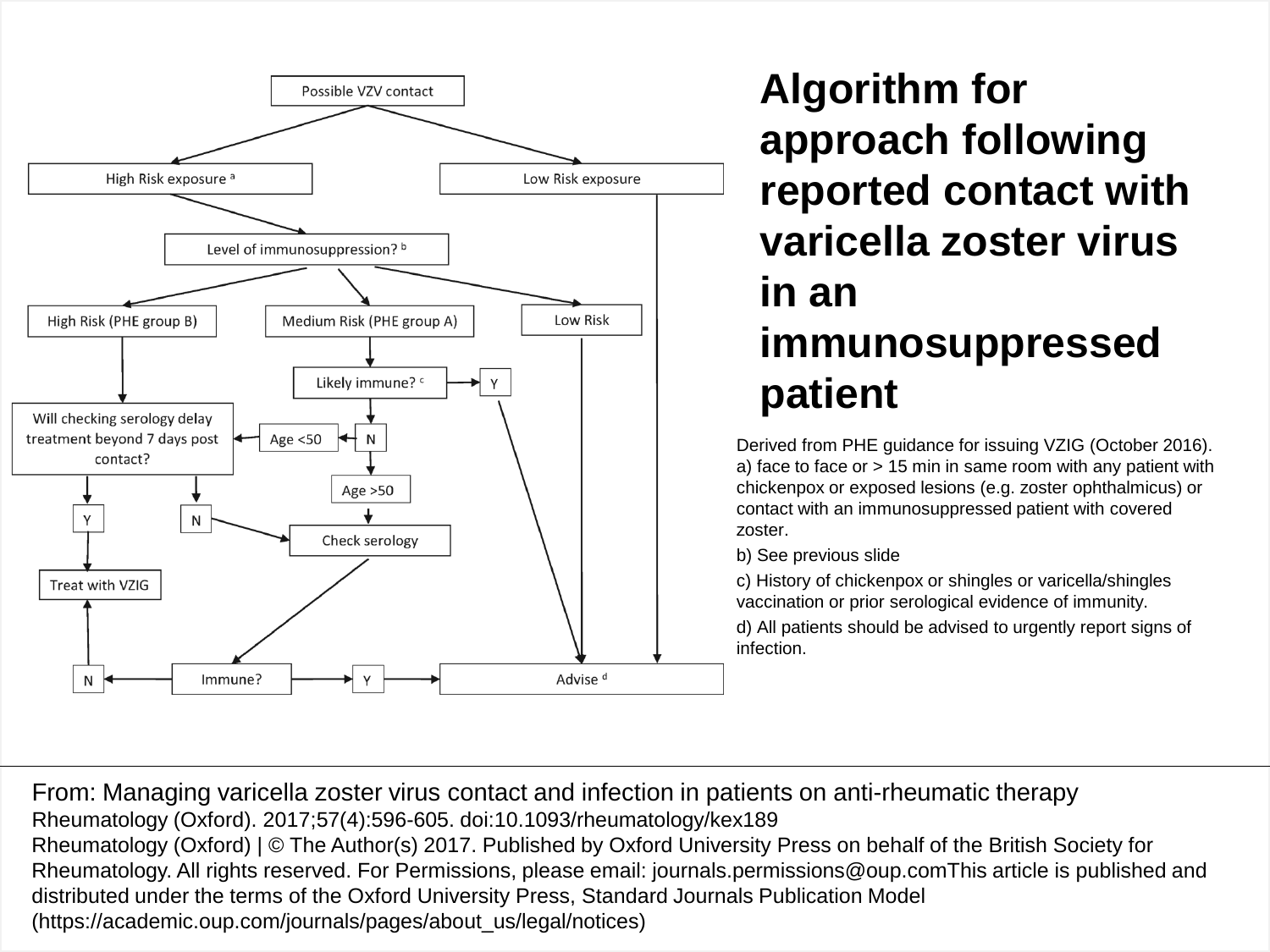# Zostavax use in immunosuppressed patients

## RNHRD guidance on risk assessment and action needed



**Royal National Hospital** for Rheumatic Diseases

Royal United Hospitals Bath NHS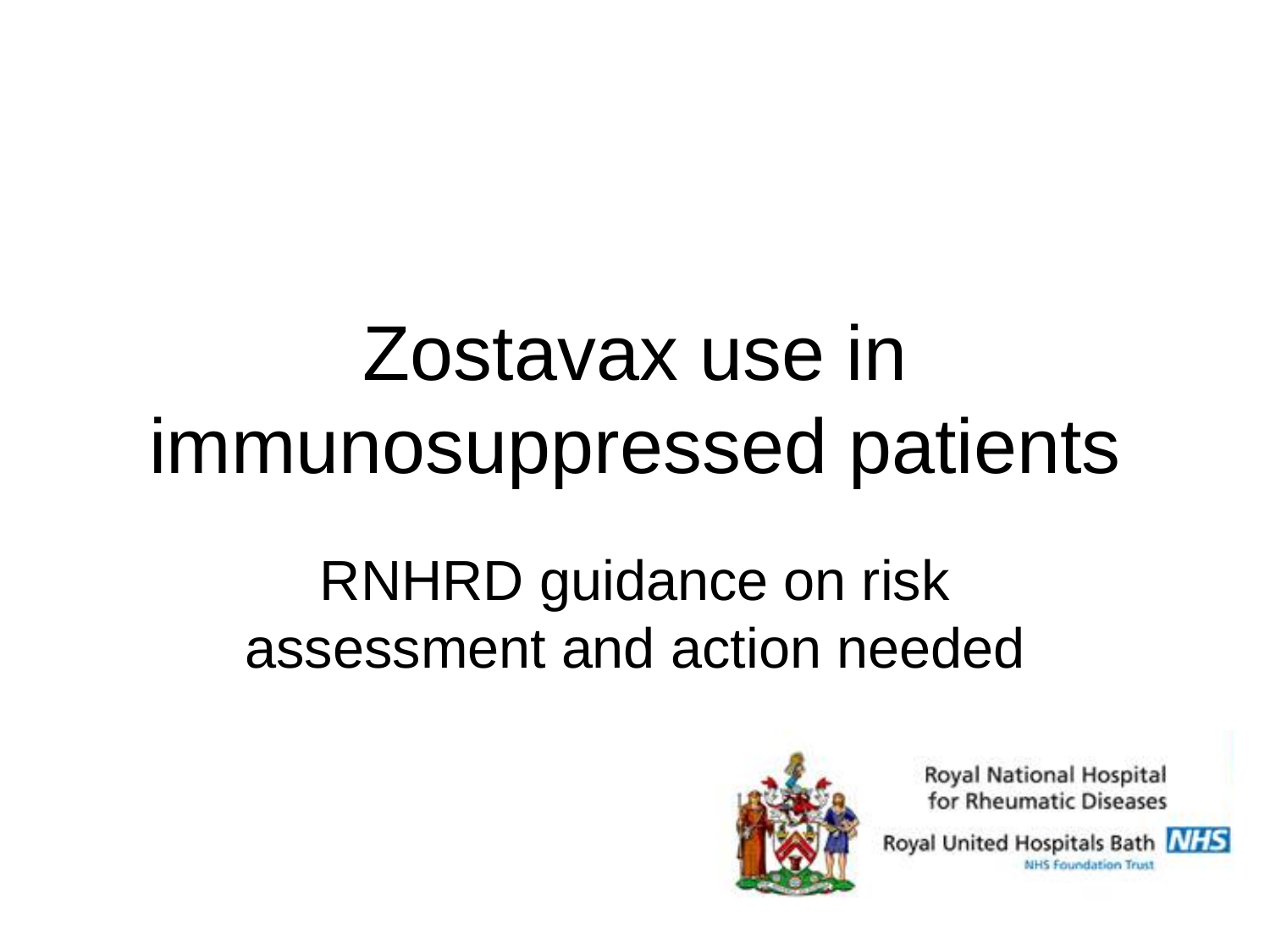Zostavax is routinely offered to all patients aged **70-79** as part of the National vaccination programme. **This is a live-attenuated vaccine and the decision to administer this should be based on a clinical risk assessment**

| <b>Low Risk</b>                                                                                                           | <b>Intermediate risk (PHE</b><br>group A)                                                                                                                                                         | High risk (PHE group B)                                                                                                                                                         |
|---------------------------------------------------------------------------------------------------------------------------|---------------------------------------------------------------------------------------------------------------------------------------------------------------------------------------------------|---------------------------------------------------------------------------------------------------------------------------------------------------------------------------------|
| Prednisolone (at lower dose)<br>than PHE group A)<br>$MTX < 25mg/$ week<br>$AZA <$ 3mg/kg/day<br><b>SSZ</b><br><b>HCQ</b> | Any of the following in the<br>last 3 months:<br>Prednisolone $>$ 40mg/day for $>$<br>1 week or $>20$ mg for $>2$ weeks<br>or IM depot<br>MTX > 25mg/week<br>AZA > 3mg/kg/day<br>MCP 1.5mg/kg/day | Any of the following in the<br>last 6 months:<br><b>CYC</b><br><b>Biologics</b><br>Ciclosporin<br><b>LEF</b><br><b>MMF</b><br>DMARD combination therapy<br>except with HCQ only |
| Risk of VZV reactivation is low.<br>Zostavax can be given.                                                                | <b>Zostavax should NOT be</b><br>given                                                                                                                                                            | <b>Zostavax should NOT be</b><br>given                                                                                                                                          |

Adapted from PHE Shingles (herpes zoster): the green book, chapter 28a. [https://www.gov.uk/government/publications/shingles-herpes](https://www.gov.uk/government/publications/shingles-herpes-zoster-the-green-book-chapter-28a)[zoster-the-green-book-chapter-28a](https://www.gov.uk/government/publications/shingles-herpes-zoster-the-green-book-chapter-28a)

Manufacturers advice for MMF states live vaccines should be avoided. British Association of Dermatology also advises avoiding live vaccines for patients on MMF.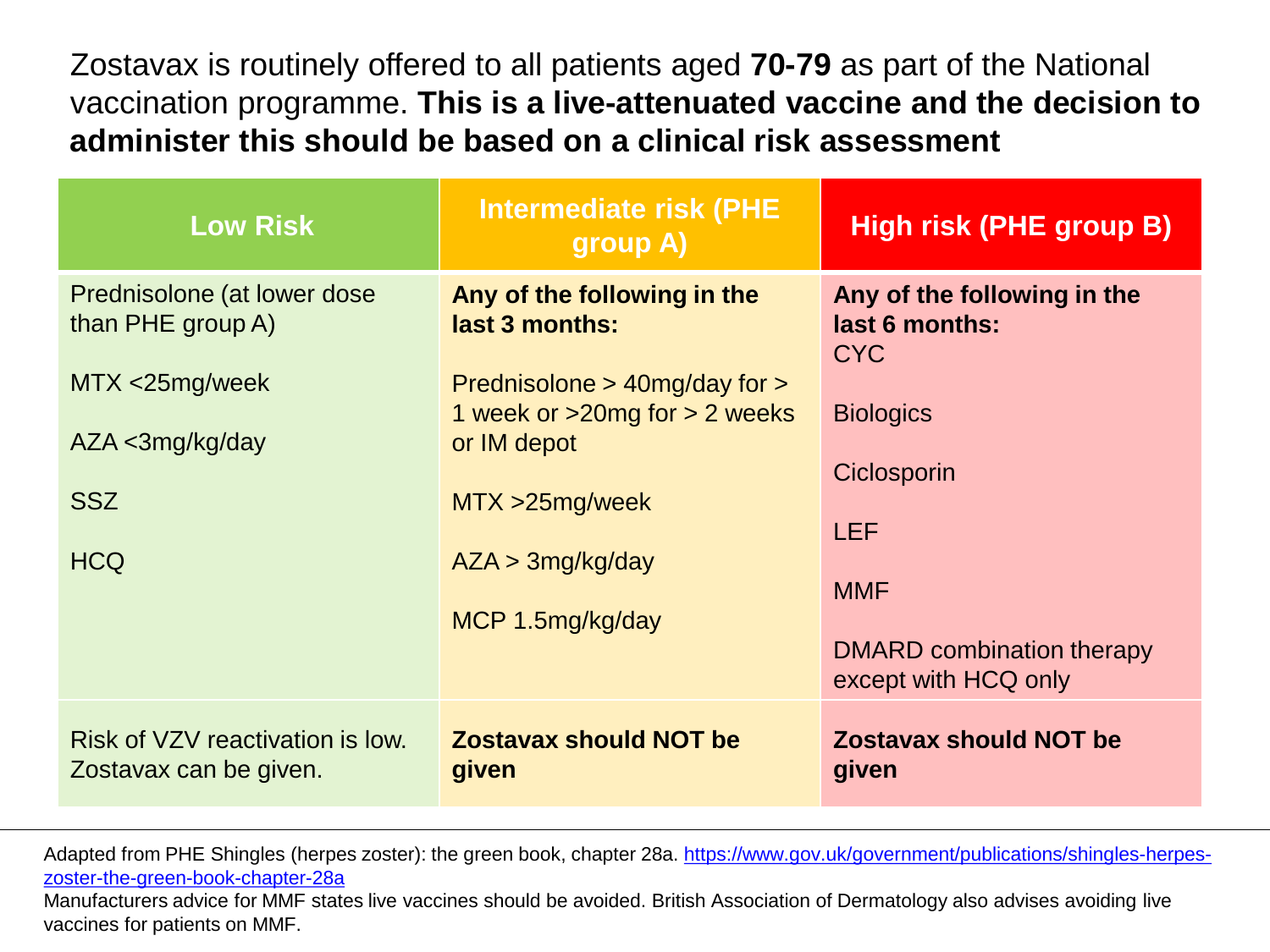### **Patients Anticipating Immunosuppressive Therapy**

The risk and severity of shingles is considerably higher amongst immunosuppressed individuals and therefore eligible patients anticipating immunosuppressive therapy should be assessed for vaccine eligibility **before**  starting treatment that may contraindicate future vaccination.

Eligible individuals who have not received Zostavax should receive a single dose of vaccine at the earliest opportunity at least 14 days before starting immunosuppressive therapy, although leaving one month is considered preferable if a delay is possible.

The RNHRD Rheumatology team may recommend eligible individuals are vaccinated with Zostavax prior to starting potent immunosuppressants or biologic therapy, and should communicate this via the clinic letter.

From PHE Shingles (herpes zoster): the green book, chapter 28a. [https://www.gov.uk/government/publications/shingles-herpes-zoster-the-green-book](https://www.gov.uk/government/publications/shingles-herpes-zoster-the-green-book-chapter-28a)[chapter-28a](https://www.gov.uk/government/publications/shingles-herpes-zoster-the-green-book-chapter-28a)